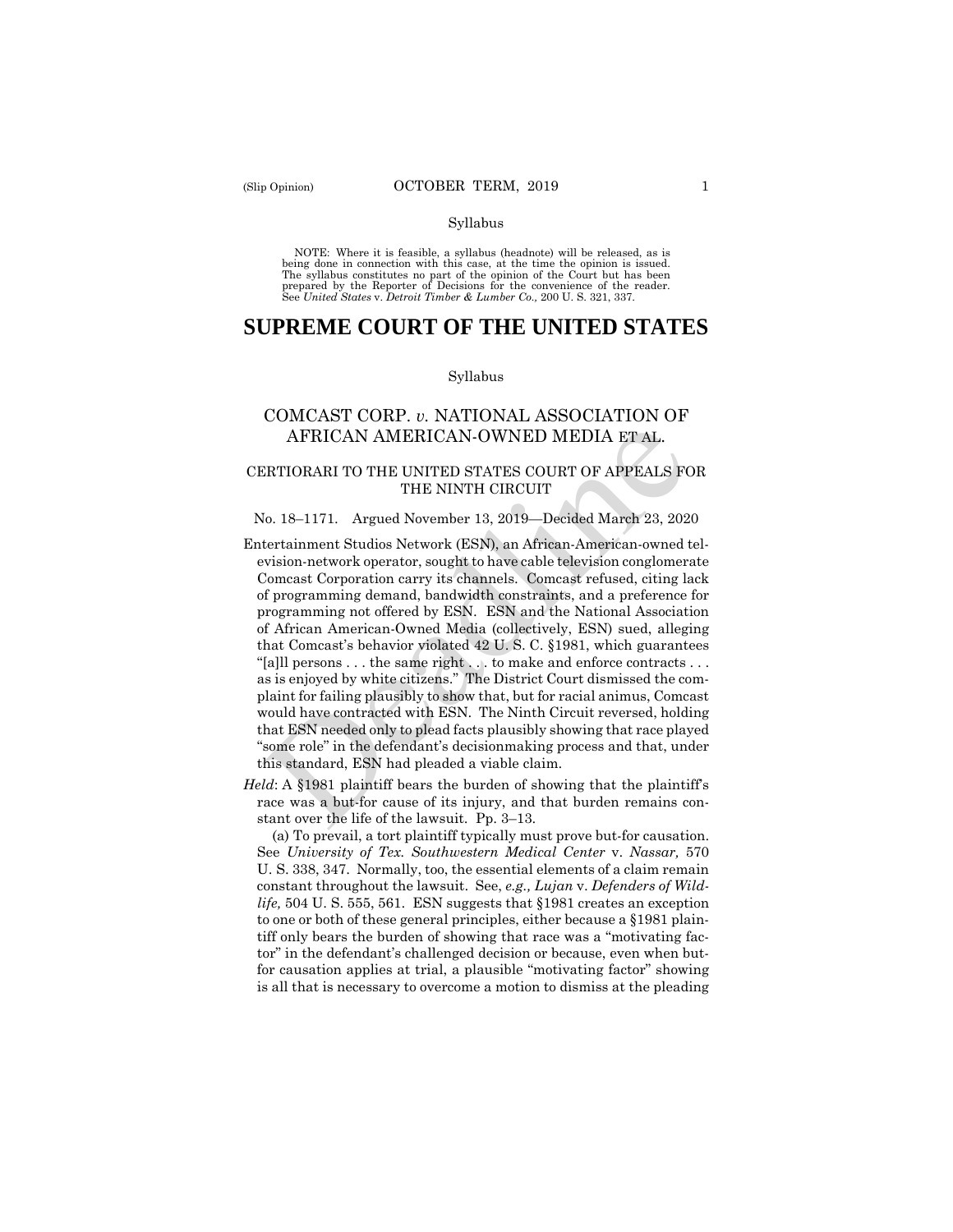### 2 COMCAST CORP. *v.* NATIONAL ASSN. OF AFRICAN AMERICAN-OWNED MEDIA Syllabus

stage. Pp. 3–12.

(1) Several clues, taken collectively, make clear that §1981 follows the usual rules. The statute's text suggests but-for causation: An ordinary English speaker would not say that a plaintiff did not enjoy the "same right" to make contracts "as is enjoyed by white citizens" if race was not a but-for cause affecting the plaintiff's ability to contract. Nor does the text suggest that the test should be different in the face of a motion to dismiss. The larger structure and history of the Civil Rights Act of 1866 provide further clues. When enacted, §1981 did not provide a private enforcement mechanism for violations. That right was judicially created, see *Johnson* v. *Railway Express Agency, Inc.,* 421 U. S. 454, 459, but even in that era, the Court usually insisted that the legal elements of implied causes of action be at least as demanding as those found in analogous statutory causes of action. That rule supplies useful guidance here, where a neighboring section of the 1866 Act uses the terms "on account of" and "by reason of," §2, 14 Stat. 27—phrases often held to indicate but-for causation—and gives no hint that a different rule might apply at different times in the life of a lawsuit. Another provision provides that in cases not provided for by the Act, the common law shall govern, §3, *ibid.*, which in 1866, usually treated a showing of but-for causation as a prerequisite to a tort suit. This Court's precedents confirm what the statute's language and history indicate. *See, e.g., Johnson,* 421 U. S., at 459–460; *Buchanan* v. *Warley,* 245 U. S. 60, 78–79. Pp. 4–8. and the leader of implied causes of action be allowed at the leader and in allow the leader and the leader and the leader and the leader and the leader and the leader of a count of and "by reason of," §2, 14 Stat. 27—phra

(2) ESN urges applying the "motivating factor" causation test in Title VII of the Civil Rights Act of 1964 to §1981 cases. But this Court has already twice rejected such efforts in other contexts, see, *e.g., Gross*  v. *FBL Financial Services, Inc.*, 557 U. S. 167, and there is no reason to think it would fit any better here. Moreover, when that test was added to Title VII in the Civil Rights Act of 1991, Congress also amended §1981 without mentioning "motivating factors." Even if ESN is correct that those amendments clarified that §1981 addresses not just contractual *outcomes* but the whole contracting *process*, its claim that a process-oriented right necessarily pairs with a motivating factor causal standard is mistaken. The burden-shifting framework of *McDonnell Douglas Corp.* v. *Green,* 411 U. S. 792, also supplies no support for the innovations ESN seeks. Pp. 8–12.

(b) The court of appeals should determine in the first instance how the operative amended complaint in this case fares under the proper standard. P. 13.

743 Fed. Appx. 106, vacated and remanded.

GORSUCH, J., delivered the opinion of the Court, in which ROBERTS, C. J., and THOMAS, BREYER, ALITO, SOTOMAYOR, KAGAN, and KAVANAUGH,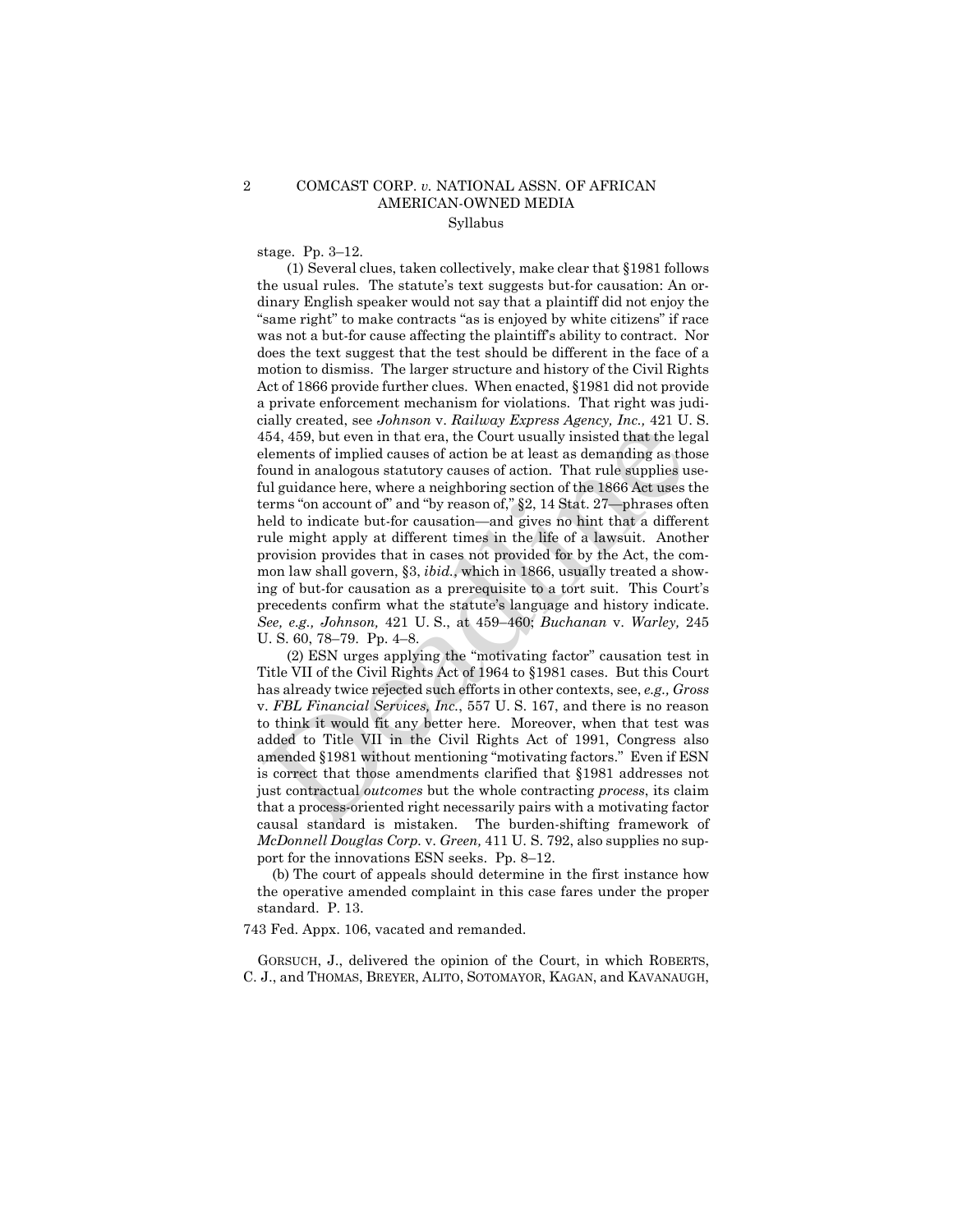# Syllabus

JJ., joined, and in which GINSBURG, J., joined except for the footnote. GINSBURG, J., filed an opinion concurring in part and concurring in the judgment.

Deadlished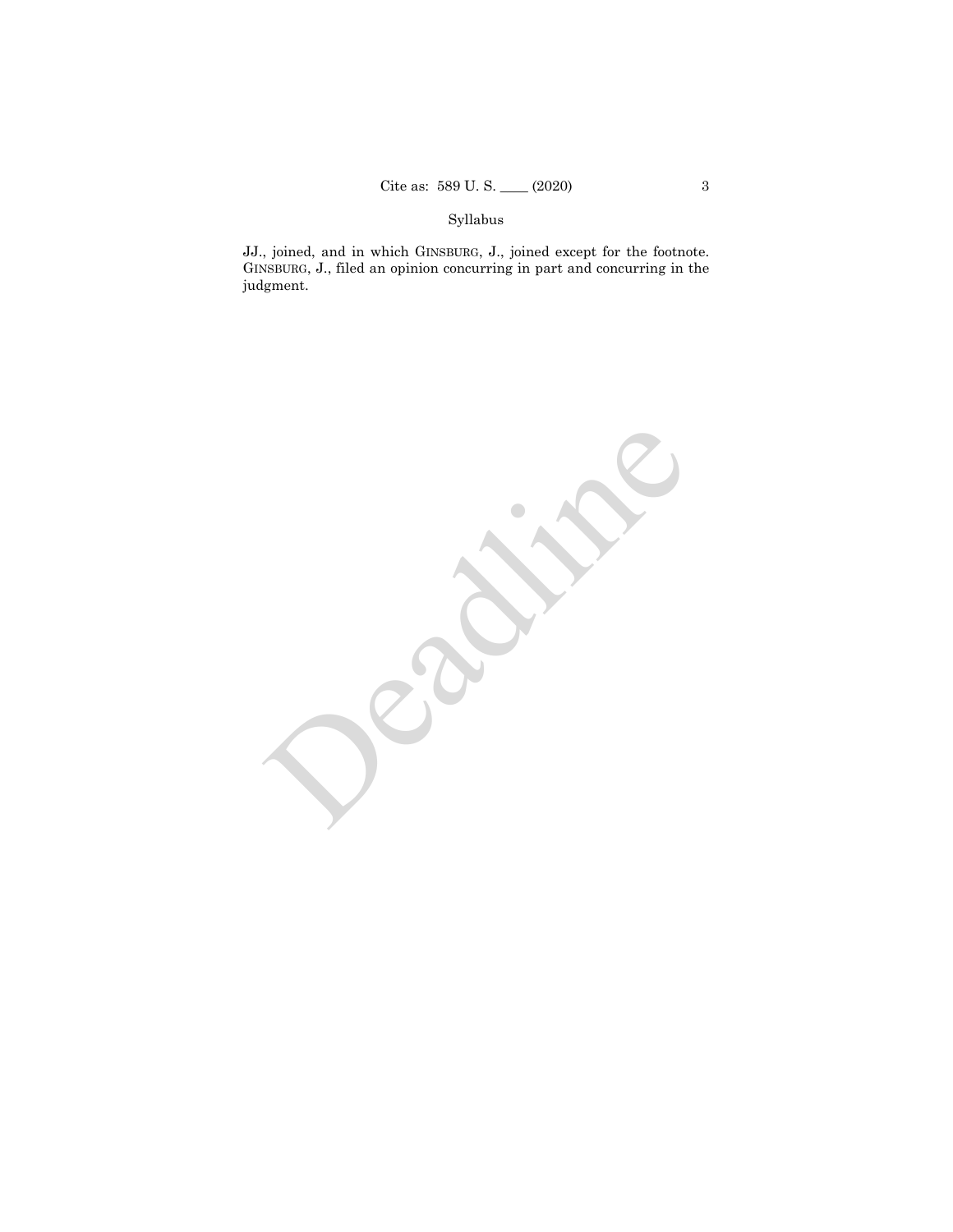NOTICE: This opinion is subject to formal revision before publication in the preliminary print of the United States Reports. Readers are requested to notify the Reporter of Decisions, Supreme Court of the United States, Wash-ington, D. C. 20543, of any typographical or other formal errors, in order that corrections may be made before the preliminary print goes to press.

### $\frac{1}{2}$  ,  $\frac{1}{2}$  ,  $\frac{1}{2}$  ,  $\frac{1}{2}$  ,  $\frac{1}{2}$  ,  $\frac{1}{2}$  ,  $\frac{1}{2}$ **SUPREME COURT OF THE UNITED STATES**

#### $\frac{1}{2}$  ,  $\frac{1}{2}$  ,  $\frac{1}{2}$  ,  $\frac{1}{2}$  ,  $\frac{1}{2}$  ,  $\frac{1}{2}$ No. 18–1171

# COMCAST CORPORATION, PETITIONER *v.*  NATIONAL ASSOCIATION OF AFRICAN AMERICAN-OWNED MEDIA, ET AL.

## ON WRIT OF CERTIORARI TO THE UNITED STATES COURT OF APPEALS FOR THE NINTH CIRCUIT

## [March 23, 2020]

## JUSTICE GORSUCH delivered the opinion of the Court.

Few legal principles are better established than the rule requiring a plaintiff to establish causation. In the law of torts, this usually means a plaintiff must first plead and then prove that its injury would not have occurred "but for" the defendant's unlawful conduct. The plaintiffs before us suggest that 42 U. S. C. §1981 departs from this traditional arrangement. But looking to this particular statute's text and history, we see no evidence of an exception. NATIONAL ASSOCIATION OF AFRICAN<br>
AMERICAN-OWNED MEDIA, ET AL.<br>
N WRIT OF CERTIORARI TO THE UNITED STATES COURT O<br>
APPEALS FOR THE NINTH CIRCUIT<br>
[March 23, 2020]<br>
JUSTICE GORSUCH delivered the opinion of the Court.<br>
Few le

I

This case began after negotiations between two media companies failed. African-American entrepreneur Byron Allen owns Entertainment Studios Network (ESN), the operator of seven television networks—Justice [Central.TV,](https://Central.TV) [Comedy.TV](https://Comedy.TV), ES.TV, Pets.TV, [Recipe.TV](https://Recipe.TV), MyDestination.TV, and Cars.TV. For years, ESN sought to have Comcast, one of the nation's largest cable television conglomerates, carry its channels. But Comcast refused, citing lack of demand for ESN's programming, bandwidth constraints, and its preference for news and sports programming that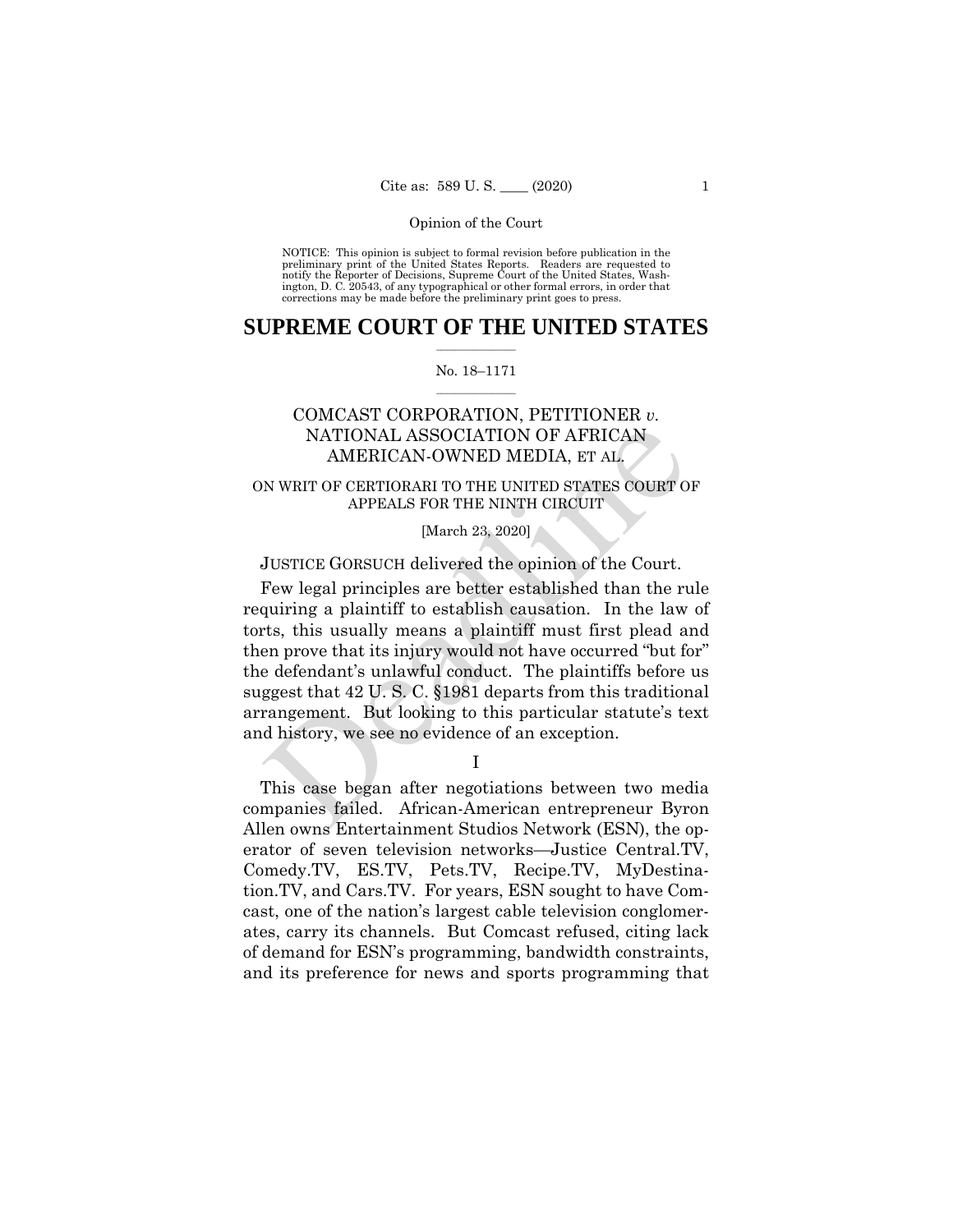## ESN didn't offer.

With bargaining at an impasse, ESN sued. Seeking billions in damages, the company alleged that Comcast systematically disfavored "100% African American-owned media companies." ESN didn't dispute that, during negotiations, Comcast had offered legitimate business reasons for refusing to carry its channels. But, ESN contended, these reasons were merely pretextual. To help obscure its true discriminatory intentions and win favor with the Federal Communications Commission, ESN asserted, Comcast paid civil rights groups to advocate publicly on its behalf. As relevant here, ESN alleged that Comcast's behavior violated 42 U.S.C. §1981(a), which guarantees, among other things, "[a]ll persons . . . the same right . . . to make and enforce contracts ... as is enjoyed by white citizens."

Much motions practice followed. Comcast sought to dismiss ESN's complaint, and eventually the district court agreed, holding that ESN's pleading failed to state a claim as a matter of law. The district court twice allowed ESN a chance to remedy its complaint's deficiencies by identifying additional facts to support its case. But each time, the court concluded, ESN's efforts fell short of plausibly showing that, but for racial animus, Comcast would have contracted with ESN. After three rounds of pleadings, motions, and dismissals, the district court decided that further amendments would prove futile and entered a final judgment for Comcast. e Federal Communications Commission, ESN assertances are rederal Communications Commission, ESN assertances and find the Assert and find the selevant here, ESN alleged that Comcast's by vivio violated 42 U.S.C. §1981(a), w

The Ninth Circuit reversed. As that court saw it, the district court used the wrong causation standard when assessing ESN's pleadings. A §1981 plaintiff doesn't have to point to facts plausibly showing that racial animus was a "but for" cause of the defendant's conduct. Instead, the Ninth Circuit held, a plaintiff must only plead facts plausibly showing that race played "some role" in the defendant's decisionmaking process. 743 Fed. Appx. 106, 107 (2018);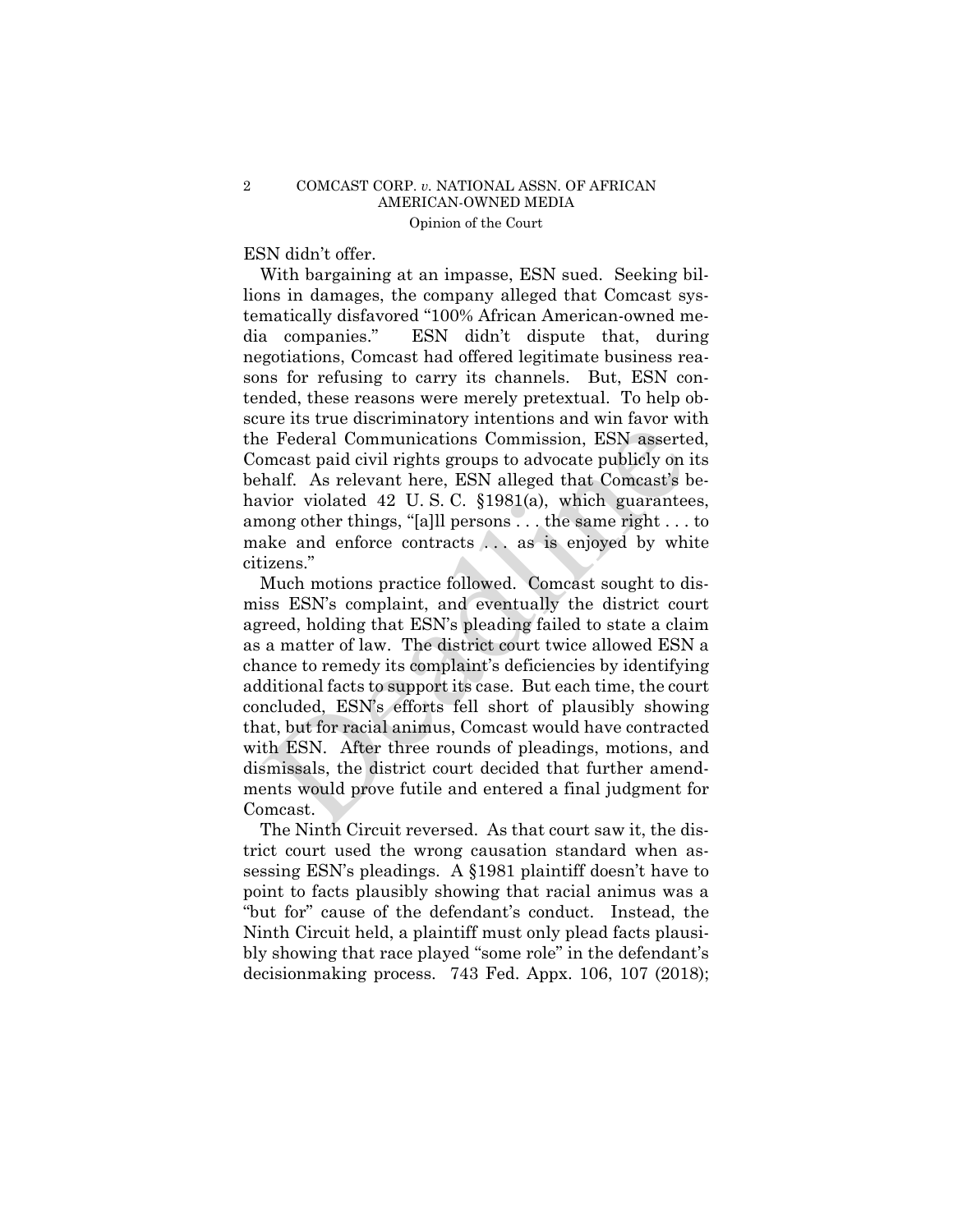see also *National Assn. of African American-Owned Media*  v. *Charter Communications, Inc.*, 915 F. 3d 617, 626 (CA9 2019) (describing the test as whether "discriminatory intent play[ed] *any* role"). And under this more forgiving causation standard, the court continued, ESN had pleaded a viable claim.

Other circuits dispute the Ninth Circuit's understanding of §1981. Like the district court in this case, for example, the Seventh Circuit has held that "to be actionable, racial prejudice must be a but-for cause . . . of the refusal to transact." *Bachman* v. *St. Monica's Congregation*, 902 F. 2d 1259, 1262–1263 (1990). To resolve the disagreement among the circuits over §1981's causation requirement, we agreed to hear this case.  $587 \text{ U.S.}$  (2019).

# II

It is "textbook tort law" that a plaintiff seeking redress for a defendant's legal wrong typically must prove but-for causation. *University of Tex. Southwestern Medical Center*  v. *Nassar*, 570 U. S. 338, 347 (2013) (citing W. Keeton, D. Dobbs, R. Keeton, & D. Owen, Prosser and Keeton on Law of Torts 265 (5th ed. 1984)). Under this standard, a plaintiff must demonstrate that, but for the defendant's unlawful conduct, its alleged injury would not have occurred. This ancient and simple "but for" common law causation test, we have held, supplies the "default" or "background" rule against which Congress is normally presumed to have legislated when creating its own new causes of action. 570 U. S., at 346–347 (citing *Los Angeles Dept. of Water and Power* v. *Manhart*, 435 U. S. 702, 711 (1978)). That includes when it comes to federal antidiscrimination laws like §1981. See 570 U. S., at 346–347 (Title VII retaliation); *Gross* v. *FBL Financial Services, Inc.*, 557 U. S. 167, 176– 177 (2009) (Age Discrimination in Employment Act of 1967). Equidice must be a but-for cause ... of the refusal to tranched the field of tranched to tranched the abut-for cause ... of the refusal to tranched the disagreeme ong the circuits over §1981's causation requirement, reed

Normally, too, the essential elements of a claim remain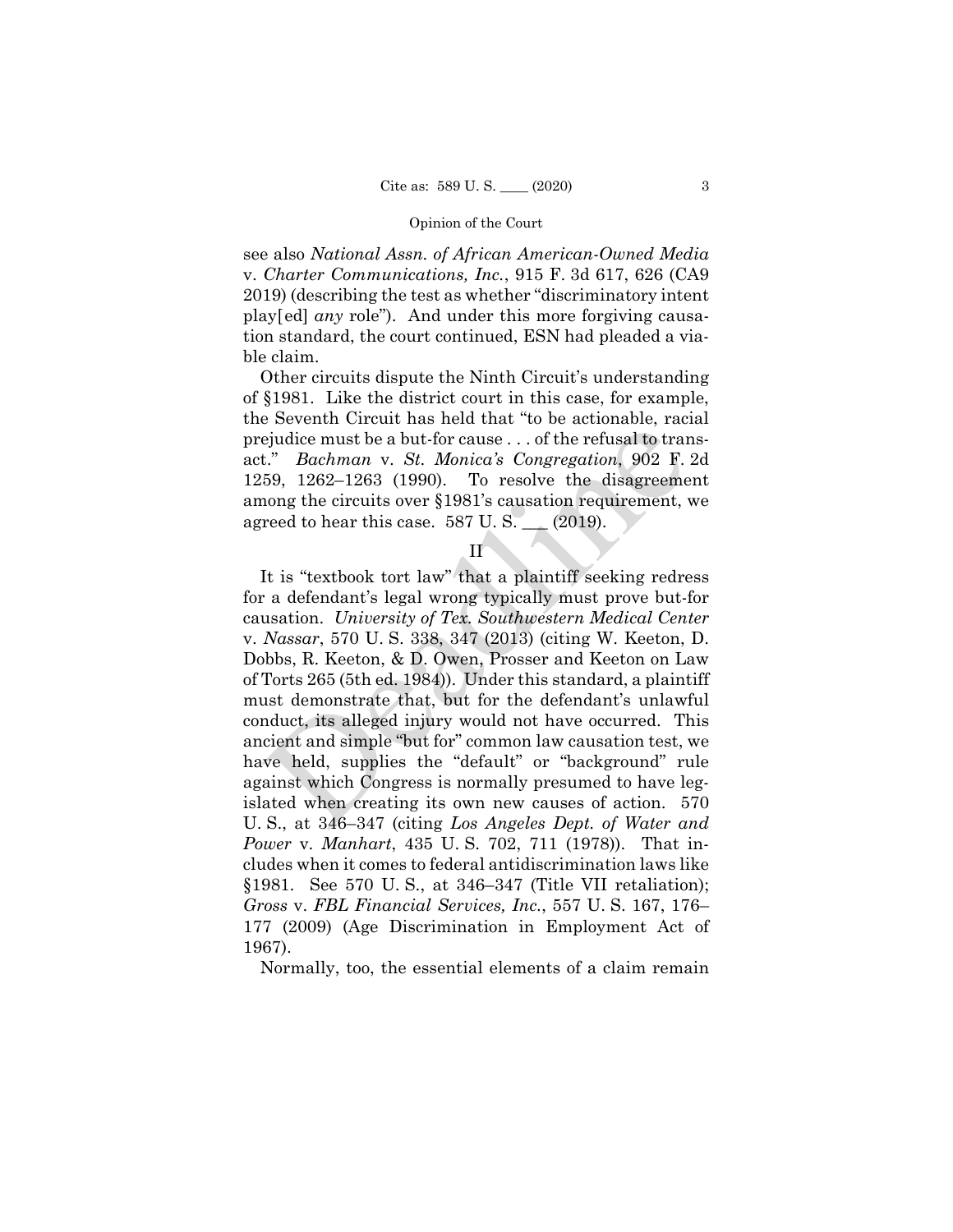### 4 COMCAST CORP. *v.* NATIONAL ASSN. OF AFRICAN AMERICAN-OWNED MEDIA Opinion of the Court

constant through the life of a lawsuit. What a plaintiff must do to satisfy those elements may increase as a case progresses from complaint to trial, but the legal elements themselves do not change. So, to determine what the plaintiff must plausibly allege at the outset of a lawsuit, we usually ask what the plaintiff must prove in the trial at its end. See, *e.g., Lujan* v. *Defenders of Wildlife*, 504 U. S. 555, 561 (1992); *Dura Pharmaceuticals, Inc.* v. *Broudo*, 544 U. S. 336, 346–347 (2005); *Ashcroft* v. *Iqbal*, 556 U. S. 662, 678– 679 (2009).

ESN doesn't seriously dispute these general principles. Instead, it suggests §1981 creates an exception to one or both of them. At times, ESN seems to argue that a §1981 plaintiff only bears the burden of showing that race was a "motivating factor" in the defendant's challenged decision, not a but-for cause of its injury. At others, ESN appears to concede that a §1981 plaintiff does have to prove but-for causation at trial, but contends the rules should be different at the pleading stage. According to this version of ESN's argument, a plaintiff should be able to overcome at least a motion to dismiss if it can allege facts plausibly showing that race was a "motivating factor" in the defendant's decision. ESN admits this arrangement would allow some claims to proceed past the pleading stage that are destined to fail later as a matter of law. Still, the company insists, that is what the statute demands. 9 (2009).<br>  $\bullet$  (2009).<br>  $\bullet$  (2009).<br>  $\bullet$  (2009).<br>
ESN doesn't seriously dispute these general principle<br>
stead, it suggests §1981 creates an exception to one<br>
the of them. At times, ESN seems to argue that a §19<br>
sinti

A

 We don't doubt that most rules bear their exceptions. But, taken collectively, clues from the statute's text, its history, and our precedent persuade us that §1981 follows the general rule. Here, a plaintiff bears the burden of showing that race was a but-for cause of its injury. And, while the materials the plaintiff can rely on to show causation may change as a lawsuit progresses from filing to judgment, the burden itself remains constant.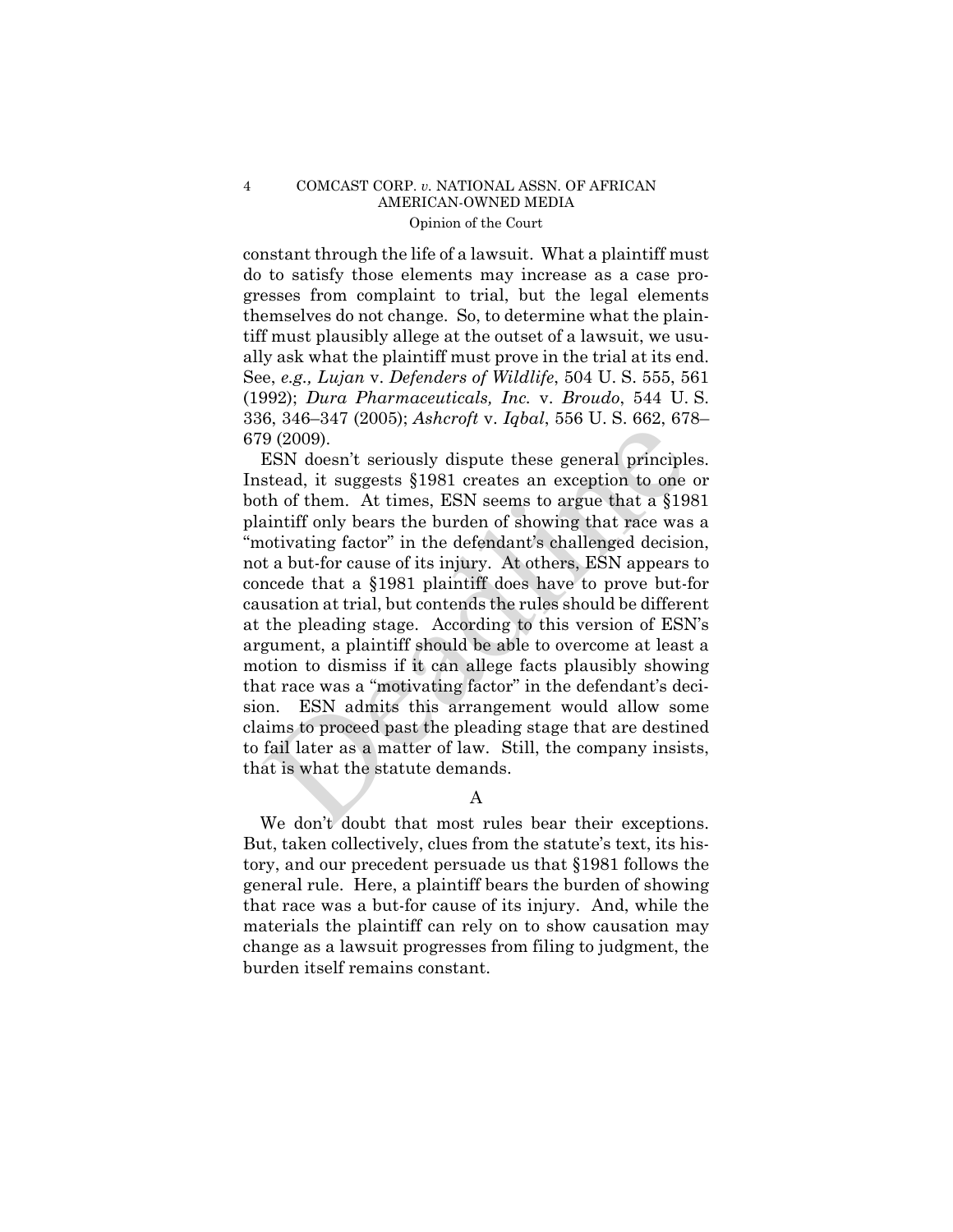Congress passed the Civil Rights Act of 1866 in the aftermath of the Civil War to vindicate the rights of former slaves. Section 1 of that statute included the language found codified today in §1981(a), promising that "[a]ll persons . . . shall have the same right . . . to make and enforce contracts, to sue, be parties, [and] give evidence . . . as is enjoyed by white citizens." 42 U. S. C. §1981; Civil Rights Act of 1866, 14 Stat. 27.

While the statute's text does not expressly discuss causation, it is suggestive. The guarantee that each person is entitled to the "same right . . . as is enjoyed by white citizens" directs our attention to the counterfactual—what would have happened if the plaintiff had been white? This focus fits naturally with the ordinary rule that a plaintiff must prove but-for causation. If the defendant would have responded the same way to the plaintiff even if he had been white, an ordinary speaker of English would say that the plaintiff received the "same" legally protected right as a white person. Conversely, if the defendant would have responded differently but for the plaintiff 's race, it follows that the plaintiff has not received the same right as a white person. Nor does anything in the statute signal that this test should change its stripes (only) in the face of a motion to dismiss. in, it is suggestive. The guarantee that each person titled to the "same right ... as is enjoyed by white cins" directs our attention to the counterfactual—wh wuld have happened if the plaintiff had been white? The guaran

 authorizes private lawsuits to enforce the right to contract. (2017) (slip op., at 8) (internal quotation marks omitted). The larger structure and history of the Civil Rights Act of 1866 provide further clues. Nothing in the Act specifically Instead, this Court created a judicially implied private right of action, definitively doing so for the first time in 1975. See *Johnson* v. *Railway Express Agency, Inc.*, 421 U. S. 454, 459 (1975); see also *Jett* v. *Dallas Independent School Dist.*, 491 U. S. 701, 720 (1989). That was during a period when the Court often "assumed it to be a proper judicial function to provide such remedies as are necessary to make effective a statute's purpose." *Ziglar* v. *Abbasi*, 582 U. S. \_\_\_, \_\_\_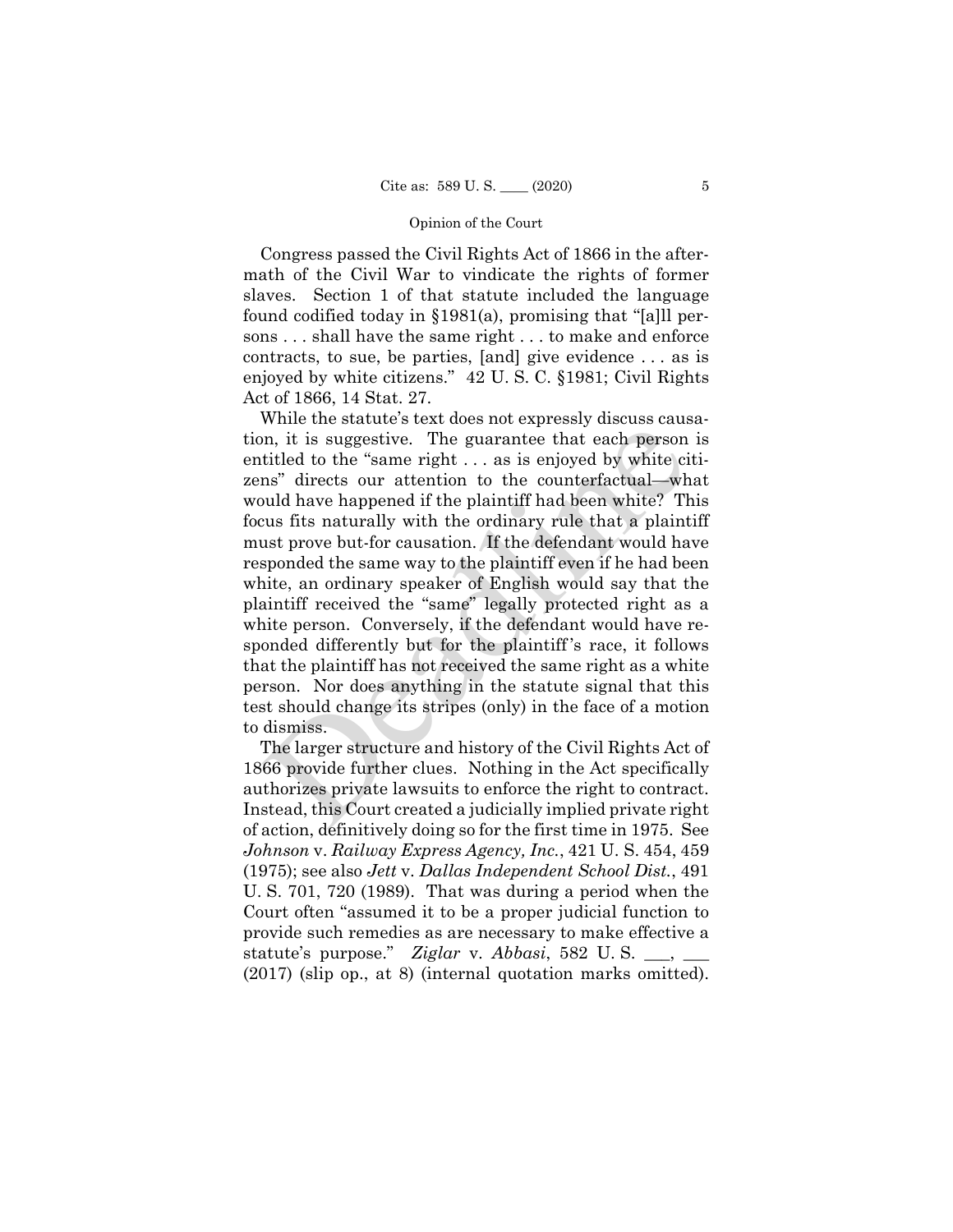### 6 COMCAST CORP. *v.* NATIONAL ASSN. OF AFRICAN AMERICAN-OWNED MEDIA Opinion of the Court

With the passage of time, of course, we have come to appreciate that, "[l]ike substantive federal law itself, private rights of action to enforce federal law must be created by Congress" and "[r]aising up causes of action where a statute has not created them may be a proper function for commonlaw courts, but not for federal tribunals." *Alexander* v. *Sandoval*, 532 U. S. 275, 286–287 (2001) (internal quotation marks omitted). Yet, even in the era when this Court routinely implied causes of action, it usually insisted on legal elements at least as demanding as those Congress specified for analogous causes of action actually found in the statutory text. See, *e.g., Blue Chip Stamps* v. *Manor Drug Stores*, 421 U. S. 723, 736 (1975).

That rule supplies useful guidance here. Though Congress did not adopt a private enforcement mechanism for violations of §1981, it did establish criminal sanctions in a neighboring section. That provision permitted the prosecution of anyone who "depriv[es]" a person of "any right" protected by the substantive provisions of the Civil Rights Act of 1866 "on account of " that person's prior "condition of slavery" or "by reason of" that person's "color or race." §2, 14 Stat. 27. To prove a violation, then, the government had to show that the defendant's challenged actions were taken "'on account of "" or "by reason of "" race—terms we have often held indicate a but-for causation requirement. *Gross*, 557 U. S., at 176–177. Nor did anything in the statute hint that a different and more forgiving rule might apply at one particular stage in the litigation. In light of the causation standard Congress specified for the cause of action it expressly endorsed, it would be more than a little incongruous for us to employ the laxer rules ESN proposes for this Court's judicially implied cause of action. Lelements at least as demanding as those Congress speed for analogous causes of action actually found in thuttory text. See, *e.g., Blue Chip Stamps v. Manor Dr*<br>ores, 421 U. S. 723, 736 (1975).<br>That rule supplies useful

Other provisions of the 1866 statute offer further guidance. Not only do we generally presume that Congress legislates against the backdrop of the common law. *Nassar*, 570 U. S., at 347. The Civil Rights Act of 1866 made this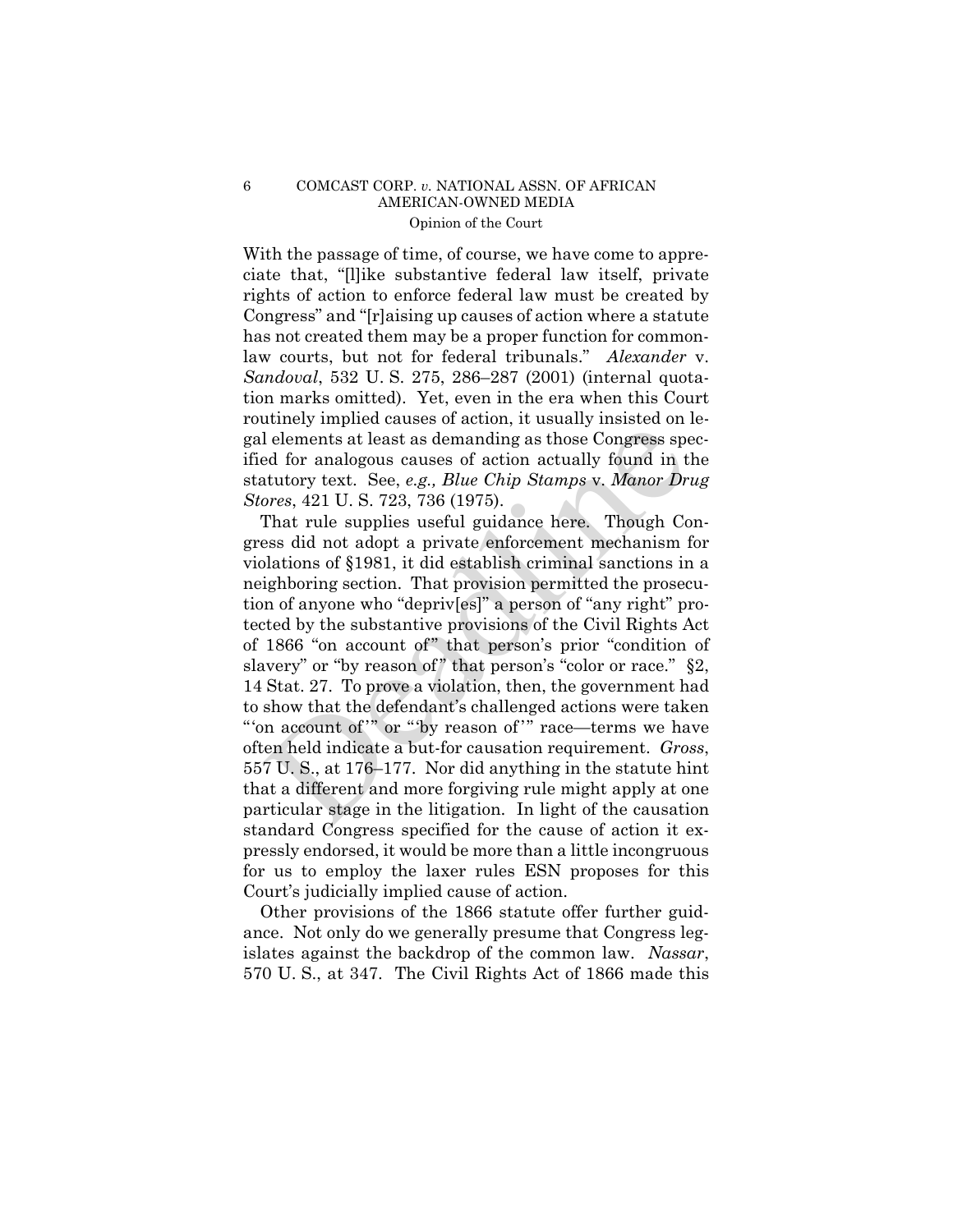background presumption explicit, providing that "in all cases where [the laws of the United States] are not adapted to the object [of carrying the statute into effect] the common law . . . shall . . . govern said courts in the trial and disposition of such cause." §3, 14 Stat. 27. And, while there were exceptions, the common law in 1866 often treated a showing of but-for causation as a prerequisite to a tort suit. See, *e.g.*, *Hayes* v. *Michigan Central R. Co*., 111 U. S. 228, 241 (1884); Smith, Legal Cause in Actions of Tort, 25 Harv. L. Rev. 103, 108–109 (1911); White, The Emergence and Doctrinal Development of Tort Law, 1870–1930, 11 U. St. Thomas L. J. 463, 464–465 (2014); 1 F. Hilliard, Law of Torts 78–79 (1866); 1 T. Sedgwick, Measure of Damages 199 (9th ed. 1912). Nor did this prerequisite normally wait long to make its appearance; if anything, pleadings standards back then were generally even stricter than they are in federal practice today. See generally, *e.g.,* Lugar, Common Law Pleading Modified versus the Federal Rules, 52 W. Va. L. Rev. 137 (1950). 8-109 (1911); White, The Emergence and Doctrinal I<br>
B-109 (1911); White, The Emergence and Doctrinal I<br>
lopment of Tort Law, 1870–1930, 11 U. St. Thomas L.<br>
3, 464–465 (2014); 1 F. Hilliard, Law of Torts 78–<br>
866); 1 T. S

This Court's precedents confirm all that the statute's language and history indicate. When it first inferred a private cause of action under §1981, this Court described it as "afford[ing] a federal remedy against discrimination . . . *on the basis of* race," language (again) strongly suggestive of a butfor causation standard. *Johnson*, 421 U. S., at 459–460 (emphasis added). Later, in *General Building Contractors Assn., Inc.* v. *Pennsylvania*, 458 U. S. 375 (1982), the Court explained that §1981 was "designed to eradicate blatant deprivations of civil rights," such as where "a private offeror refuse[d] to extend to [an African-American], . . . because he is [an African-American], the same opportunity to enter into contracts as he extends to white offerees." *Id.*, at 388 (emphasis deleted; internal quotation marks omitted). Once more, the Court spoke of §1981 using language—because of—often associated with but-for causation. *Nassar*, 570 U. S., at 350. Nor did anything in these decisions even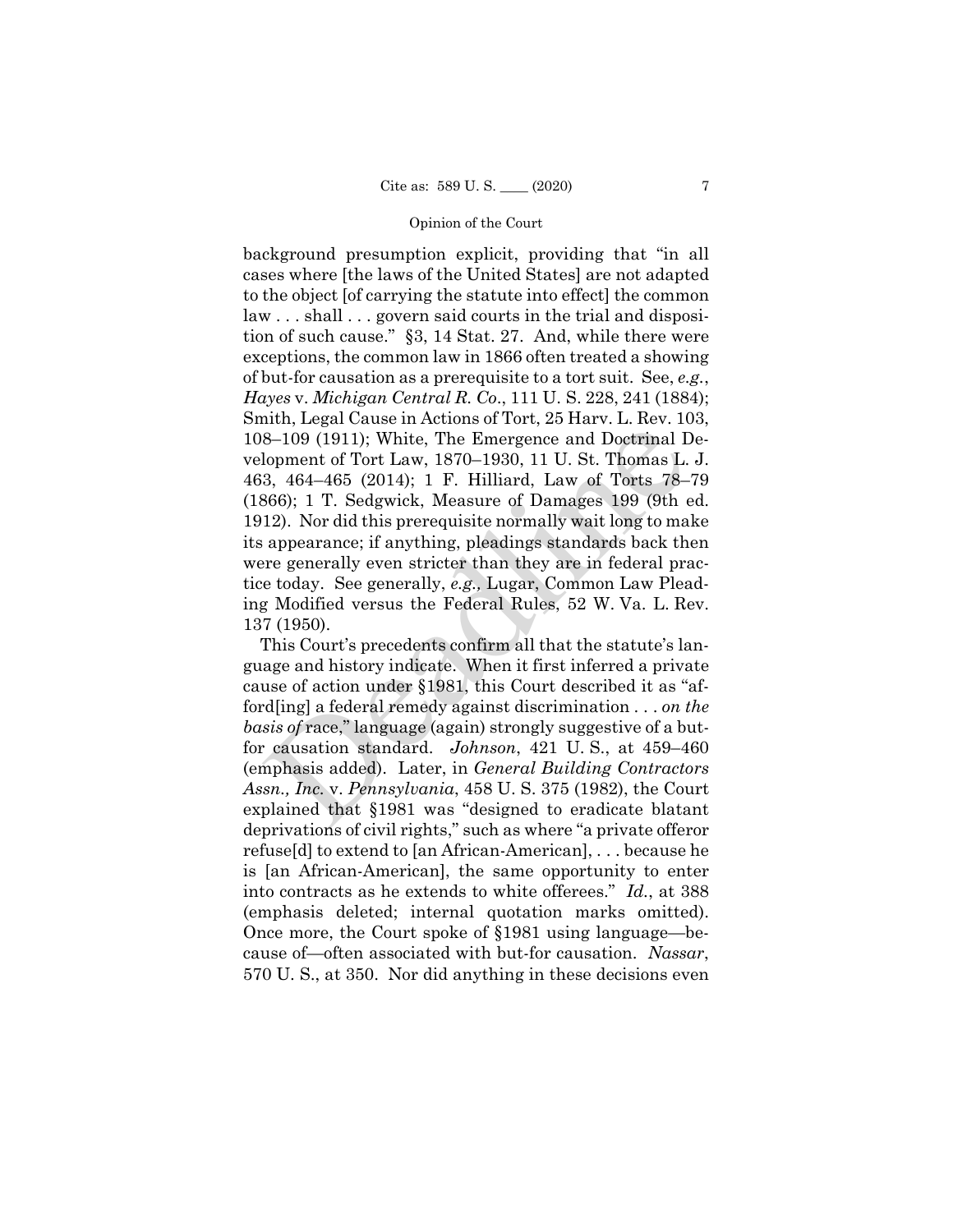### 8 COMCAST CORP. *v.* NATIONAL ASSN. OF AFRICAN AMERICAN-OWNED MEDIA Opinion of the Court

gesture toward the possibility that this rule of causation sometimes might be overlooked or modified in the early stages of a case.

This Court's treatment of a neighboring provision, §1982, supplies a final telling piece of evidence. Because §1982 was also first enacted as part of the Civil Rights Act of 1866 and uses nearly identical language as §1981, the Court's "precedents have . . . construed §§1981 and 1982 similarly." *CBOCS West, Inc.* v. *Humphries*, 553 U. S. 442, 447 (2008). Section 1982 guarantees all citizens "the same right . . . as is enjoyed by white citizens . . . to inherit, purchase, lease, sell, hold, and convey real and personal property." And this Court has repeatedly held that a claim arises under §1982 when a citizen is not allowed "to acquire property . . . *because of* color." *Buchanan* v. *Warley*, 245 U. S. 60, 78–79 (1917) (emphasis added); see also *Jones* v. *Alfred H. Mayer Co*., 392 U. S. 409, 419 (1968); *Runyon* v. *McCrary*, 427 U. S. 160, 170–171 (1976). If a §1982 plaintiff must show the defendant's challenged conduct was "because of" race, it is unclear how we might demand less from a §1981 plaintiff. Certainly ESN offers no compelling reason to read two such similar statutes so differently. ction 1982 guarantees all citizens "the same right...<br>
enjoyed by white citizens ... to inherit, purchase, leadly<br>
enjoyed by white citizens ... to inherit, purchase, lead<br>
all, hold, and convey real and personal property

B

What does ESN offer in reply? The company asks us to draw on, and then innovate with, the "motivating factor" causation test found in Title VII of the Civil Rights Act of 1964. But a critical examination of Title VII's history reveals more than a few reasons to be wary of any invitation to import its motivating factor test into §1981.

This Court first adopted Title VII's motivating factor test in *Price Waterhouse* v. *Hopkins*, 490 U. S. 228 (1989). There, a plurality and two Justices concurring in the judgment held that a Title VII plaintiff doesn't have to prove but-for causation; instead, it's enough to show that discrimination was a motivating factor in the defendant's decision.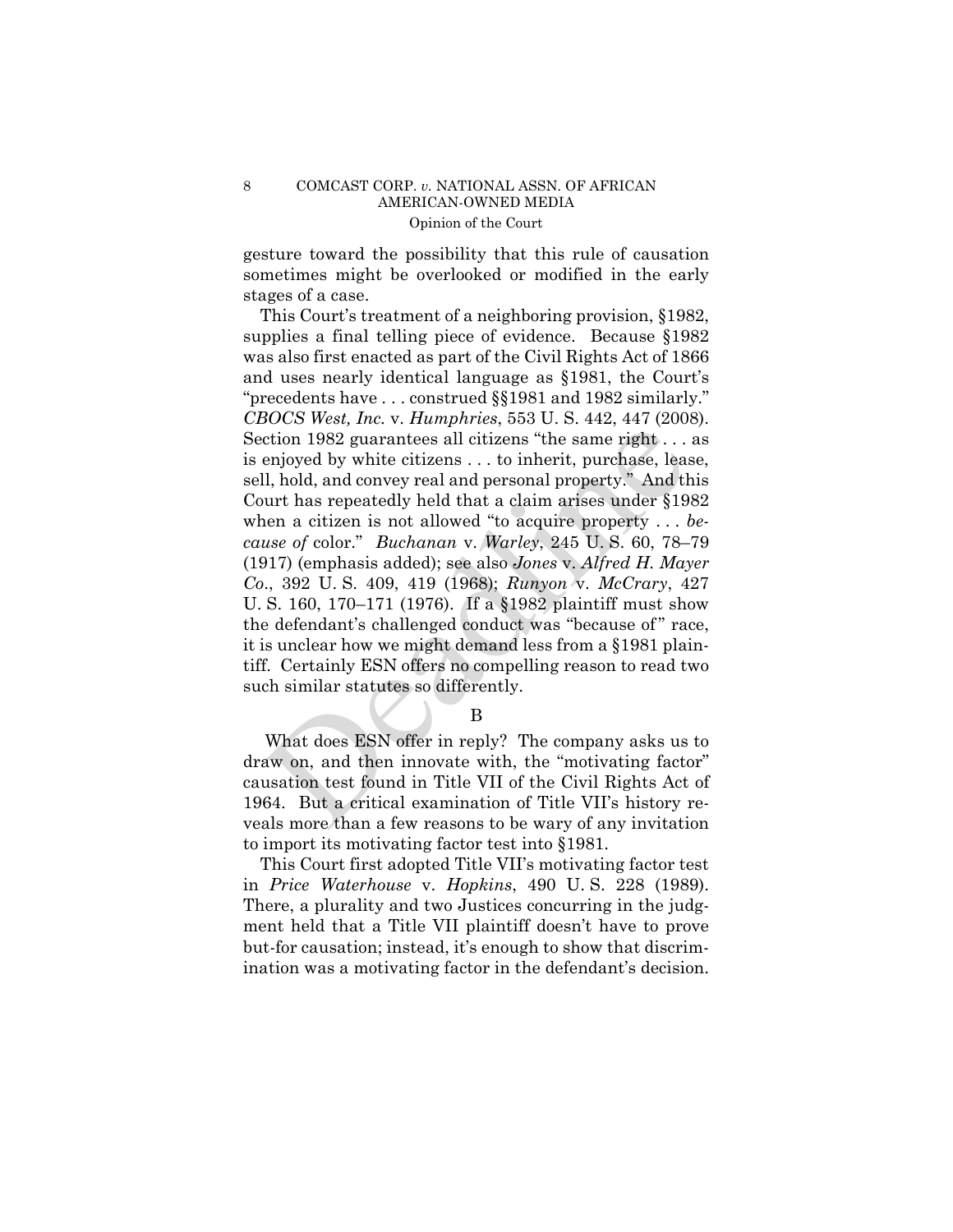*Id.*, at 249–250 (plurality opinion); see also *id.,* at 258–259 (White, J., concurring in judgment); *id.,* at 268–269 (O'Connor, J., concurring in judgment). Once a plaintiff meets this lesser standard, the plurality continued, the defendant may defeat liability by establishing that it would have made the same decision even if it had not taken the plaintiff 's race (or other protected trait) into account. In essence, *Price Waterhouse* took the burden of proving but-for causation from the plaintiff and handed it to the defendant as an affirmative defense. *Id.,* at 246.

But this arrangement didn't last long. Congress soon displaced *Price Waterhouse* in favor of its own version of the motivating factor test. In the Civil Rights Act of 1991, Congress provided that a Title VII plaintiff who shows that discrimination was even a motivating factor in the defendant's challenged employment decision is entitled to declaratory and injunctive relief. §107, 105 Stat. 1075. A defendant may still invoke lack of but-for causation as an affirmative defense, but only to stave off damages and reinstatement, not liability in general. 42 U. S. C. §§2000e–2(m), 2000e– 5(g)(2)(B); see also *Desert Palace, Inc.* v. *Costa*, 539 U. S. 90, 94–95 (2003). Federical is at 246.<br>
Federical in this arrangement didn't last long. Congress soon d<br>
Reader Price Waterhouse in favor of its own version of t<br>
stivating factor test. In the Civil Rights Act of 1991, Co<br>
ess provided tha

While this is all well and good for understanding Title VII, it's hard to see what any of it might tell us about §1981. Title VII was enacted in 1964; this Court recognized its motivating factor test in 1989; and Congress replaced that rule with its own version two years later. Meanwhile, §1981 dates back to 1866 and has never said a word about motivating factors. So we have two statutes with two distinct histories, and not a shred of evidence that Congress meant them to incorporate the same causation standard. Worse yet, ESN's fallback position—that we should borrow the motivating factor concept only at the pleadings stage—is foreign even to Title VII practice. To accept ESN's invitation to consult, tinker with, and then engraft a test from a modern statute onto an old one would thus require more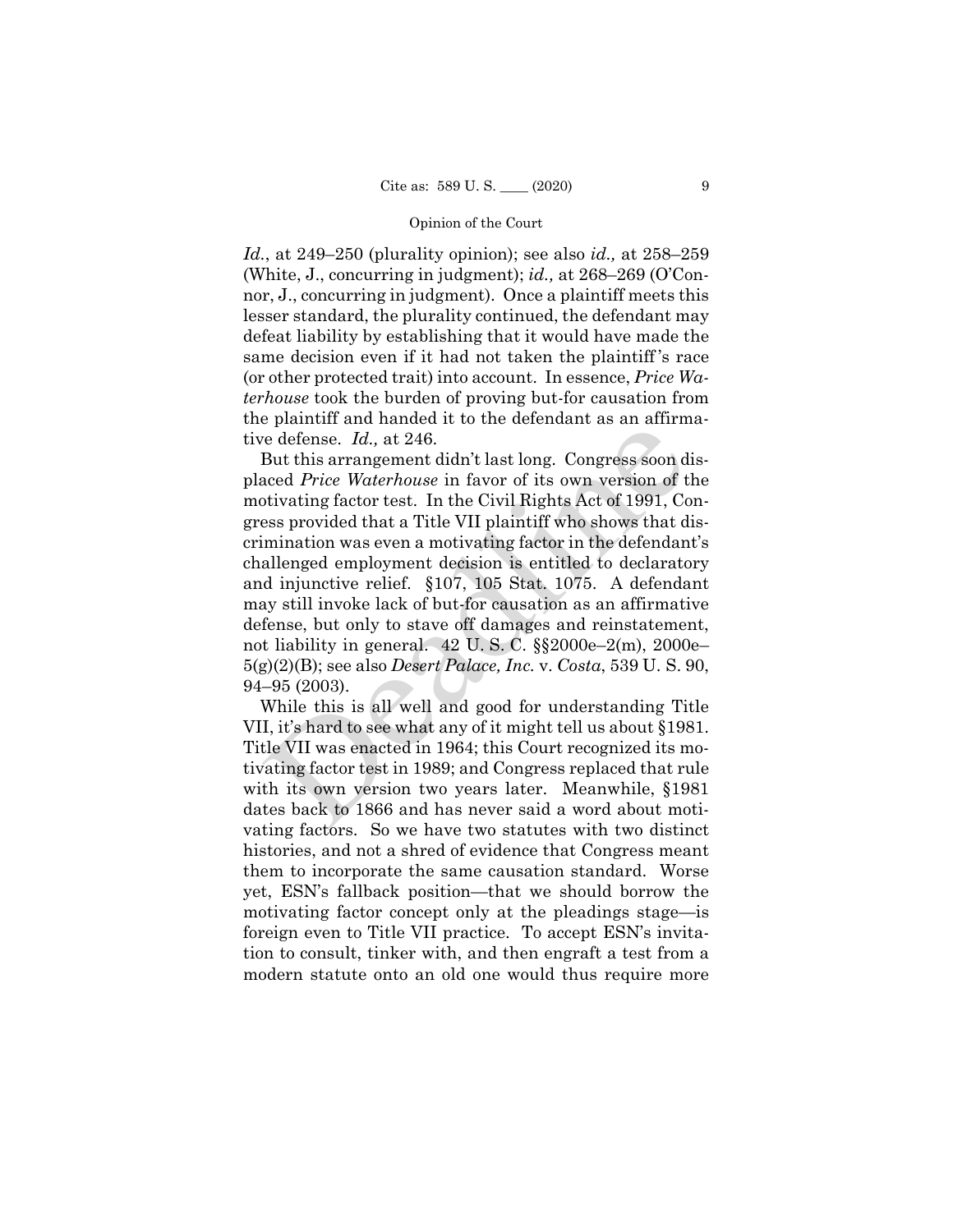than a little judicial adventurism, and look a good deal more like amending a law than interpreting one.

What's more, it's not as if Congress forgot about §1981 when it adopted the Civil Rights Act of 1991. At the same time that it added the motivating factor test to Title VII, Congress *also* amended §1981. See Civil Rights Act of 1991, §101, 105 Stat. 1072 (adding new subsections (b) and (c) to §1981). But nowhere in its amendments to §1981 did Congress so much as whisper about motivating factors. And where, as here, Congress has simultaneously chosen to amend one statute in one way and a second statute in another way, we normally assume the differences in language imply differences in meaning. *Gross*, 557 U. S., at 174–175; see also *Russello* v. *United States*, 464 U. S. 16, 23 (1983).

 "making." By using this particular word, ESN says, Con-Still, ESN tries to salvage something from the 1991 law. It reminds us that one of the amendments to §1981 defined the term "make and enforce contracts" to include "making, performance, modification, and termination of contracts, and the enjoyment of all benefits, privileges, terms, and conditions of the contractual relationship." 42 U. S. C. §1981(b). In all this, ESN asks us to home in on one word, gress clarified that §1981(a) guarantees not only the right to equivalent contractual *outcomes* (a contract with the same final terms), but also the right to an equivalent contracting *process* (no extra hurdles on the road to securing that contract). And, ESN continues, if the statute addresses the whole contracting process, not just its outcome, a motivating factor causation test fits more logically than the traditional but-for test. ence, as here, Congress has simultaneously chosen<br>nere, as here, Congress has simultaneously chosen<br>nend one statute in one way and a second statute in a<br>ner way, we normally assume the differences in langua<br>ply differenc

Comcast and the government disagree. As they see it, the Civil Rights Act of 1866 unambiguously protected only outcomes—the right to contract, sue, be a party, and give evidence. When Congress sought to define some of these terms in 1991, it merely repeated one word from the original 1866 Act (make) in a different form (making). No reasonable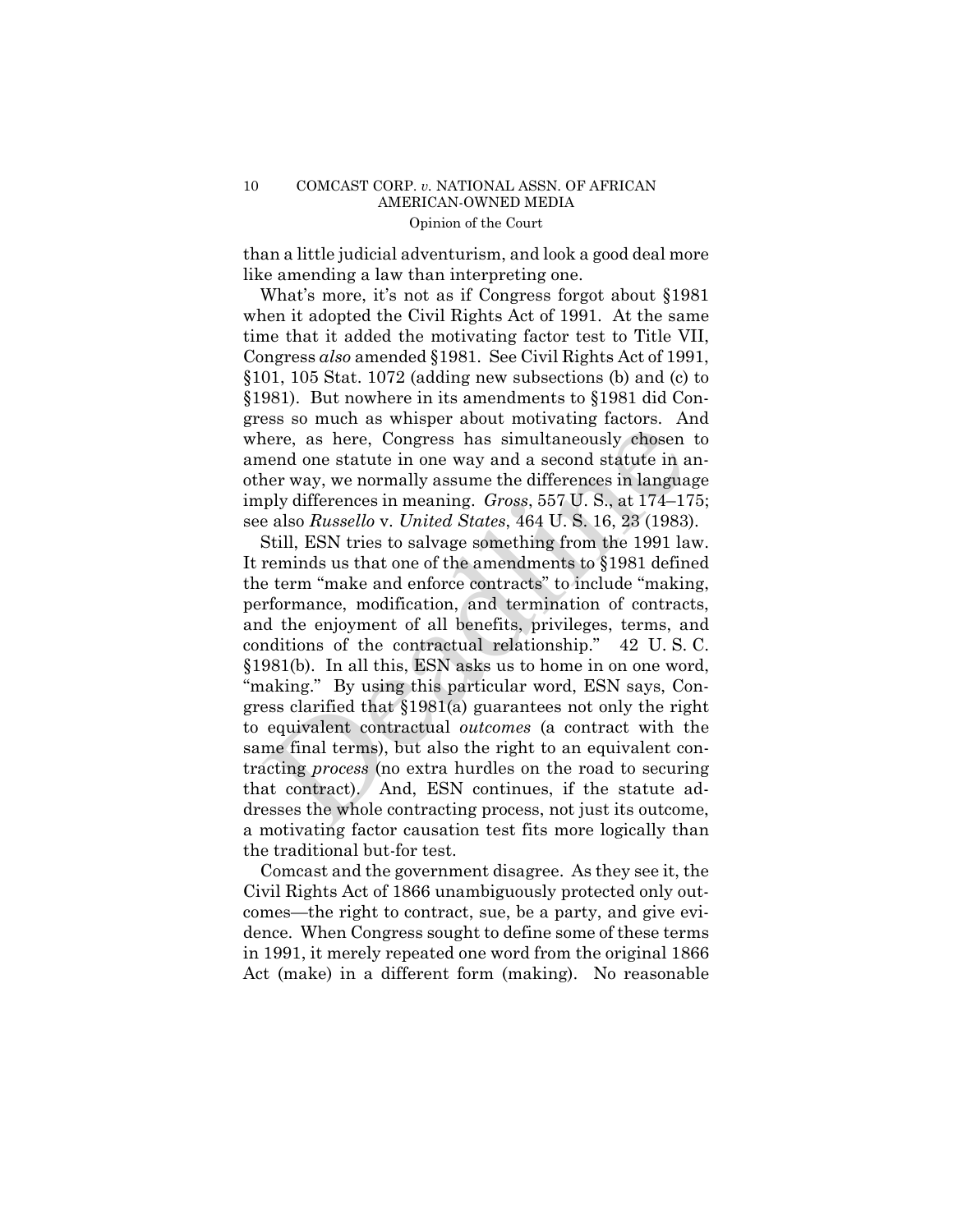reader, Comcast and the government contend, would think that the addition of the present participle form of a verb already in the statute carries such a radically different meaning and so extends §1981 liability in the new directions ESN suggests. And, we are told, the statute's original and continuing focus on contractual *outcomes* (not processes) is more consistent with the traditional but-for test of causation.

This debate, we think, misses the point. Of course, Congress could write an employment discrimination statute to protect only outcomes or to provide broader protection. But, for our purposes today, none of this matters. The difficulty with ESN's argument lies in its mistaken premise that a process-oriented right necessarily pairs with a motivating factor causal standard. The inverse argument—that an outcome-oriented right implies a but-for causation standard—is just as flawed. *Either* causal standard could conceivably apply regardless of the legal right §1981 protects. We need not and do not take any position on whether §1981 as amended protects only outcomes or protects processes too, a question not passed on below or raised in the petition for certiorari. Our point is simply that a §1981 plaintiff first must show that he was deprived of the protected right and then establish causation—and that these two steps are analytically distinct.\* From the unity of the memployment discrimination statute of the other that where the other or the production of this matters. The dulty with ESN's argument lies in its mistaken premiat a process-oriented right necessarily

Unable to latch onto either *Price Waterhouse* or the Civil Rights Act of 1991, ESN is left to cast about for some other

——————

<sup>\*</sup>The concurrence proceeds to offer a view on the nature of the right, while correctly noting that the Court reserves the question for another day. We reserve the question because "we are a court of review, not of first view," *Cutter* v. *Wilkinson*, 544 U. S. 709, 718, n. 7 (2005), and do not normally strain to address issues that are less than fully briefed and that the district and appellate courts have had no opportunity to consider. Such restraint is particularly appropriate here, where addressing the issue is entirely unnecessary to our resolution of the case.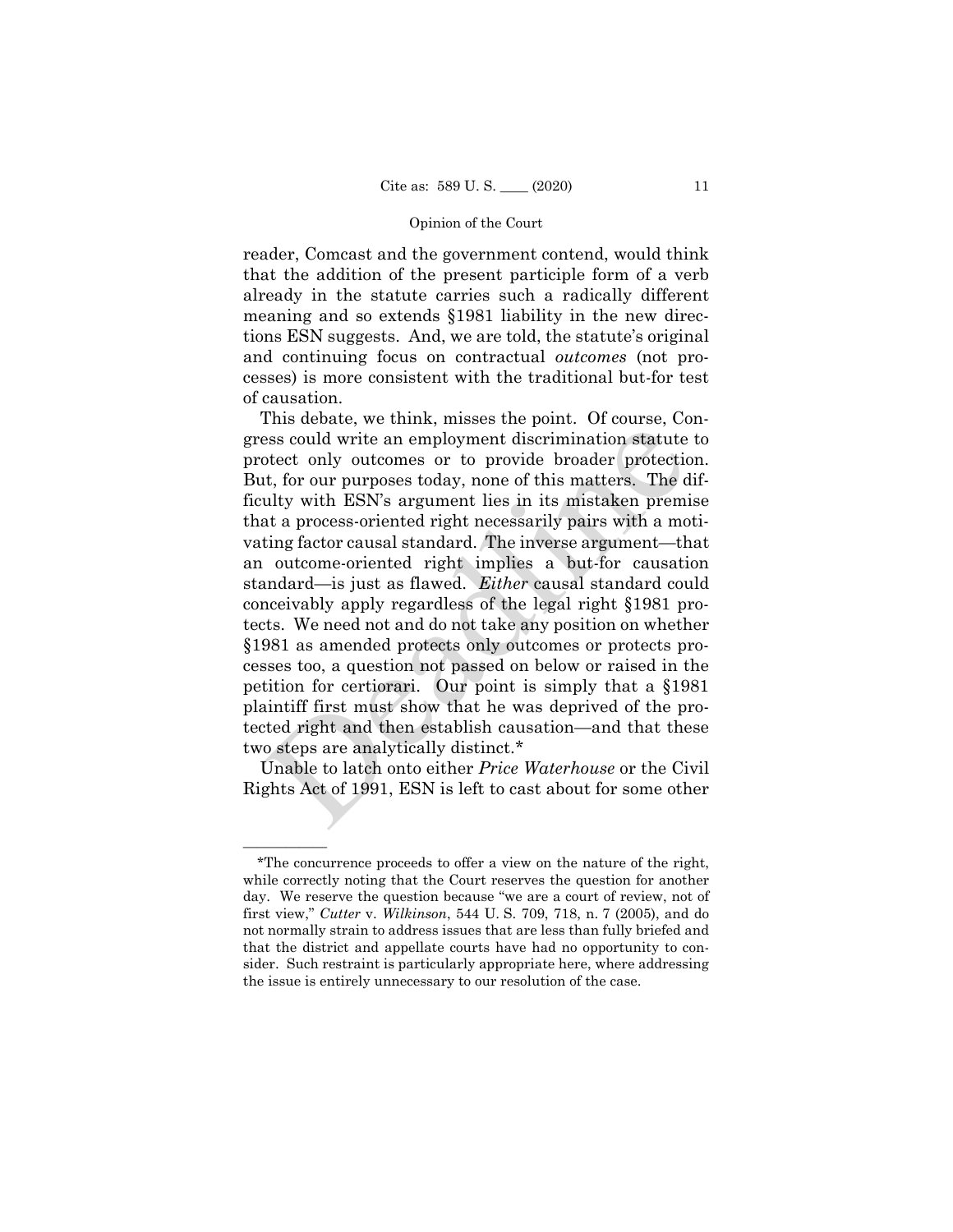### 12 COMCAST CORP. *v.* NATIONAL ASSN. OF AFRICAN AMERICAN-OWNED MEDIA Opinion of the Court

hook to support its arguments about §1981's operation. In a final effort, it asks us to consider the burden-shifting framework of *McDonnell Douglas Corp.* v. *Green*, 411 U. S. 792, 802, 804 (1973). Like the motivating factor test, *McDonnell Douglas* is a product of Title VII practice. Under its terms, once a plaintiff establishes a prima facie case of race discrimination through indirect proof, the defendant bears the burden of producing a race-neutral explanation for its action, after which the plaintiff may challenge that explanation as pretextual. *Texas Dept. of Community Affairs* v. *Burdine*, 450 U. S. 248, 257–258 (1981). This burden shifting, ESN contends, is comparable to the regime it proposes for §1981.

It is nothing of the kind. Whether or not *McDonnell Douglas* has some useful role to play in §1981 cases, it does not mention the motivating factor test, let alone endorse its use only at the pleadings stage. Nor can this come as a surprise: This Court didn't introduce the motivating factor test into Title VII practice until years *after McDonnell Douglas*. For its part, *McDonnell Douglas* sought only to supply a tool for assessing claims, typically at summary judgment, when the plaintiff relies on indirect proof of discrimination. See 411 U. S., at 802–805; see also *Furnco Constr. Corp.* v. *Waters*, 438 U. S. 567, 577 (1978); Malamud, The Last Minuet: Disparate Treatment After *Hicks*, 93 Mich. L. Rev. 2229, 2259 (1995). Because *McDonnell Douglas* arose in a context where but-for causation was the undisputed test, it did not address causation standards. So nothing in the opinion involves ESN's preferred standard. Under *McDonnell Douglas*'s terms, too, only the burden of production ever shifts to the defendant, never the burden of persuasion. See *Burdine*, 450 U. S., at 254–255; *Postal Service Bd. of Governors*  v. *Aikens*, 460 U. S. 711, 715–716 (1983). So *McDonnell Douglas* can provide no basis for allowing a complaint to survive a motion to dismiss when it fails to allege essential elements of a plaintiff's claim. Fraction as pretextual. Texas Dept. of Community  $\lambda$ <br>ris v. Burdine, 450 U. S. 248, 257-258 (1981). This but<br>is v. Burdine, 450 U. S. 248, 257-258 (1981). This but<br>n shifting, ESN contends, is comparable to the regime<br>op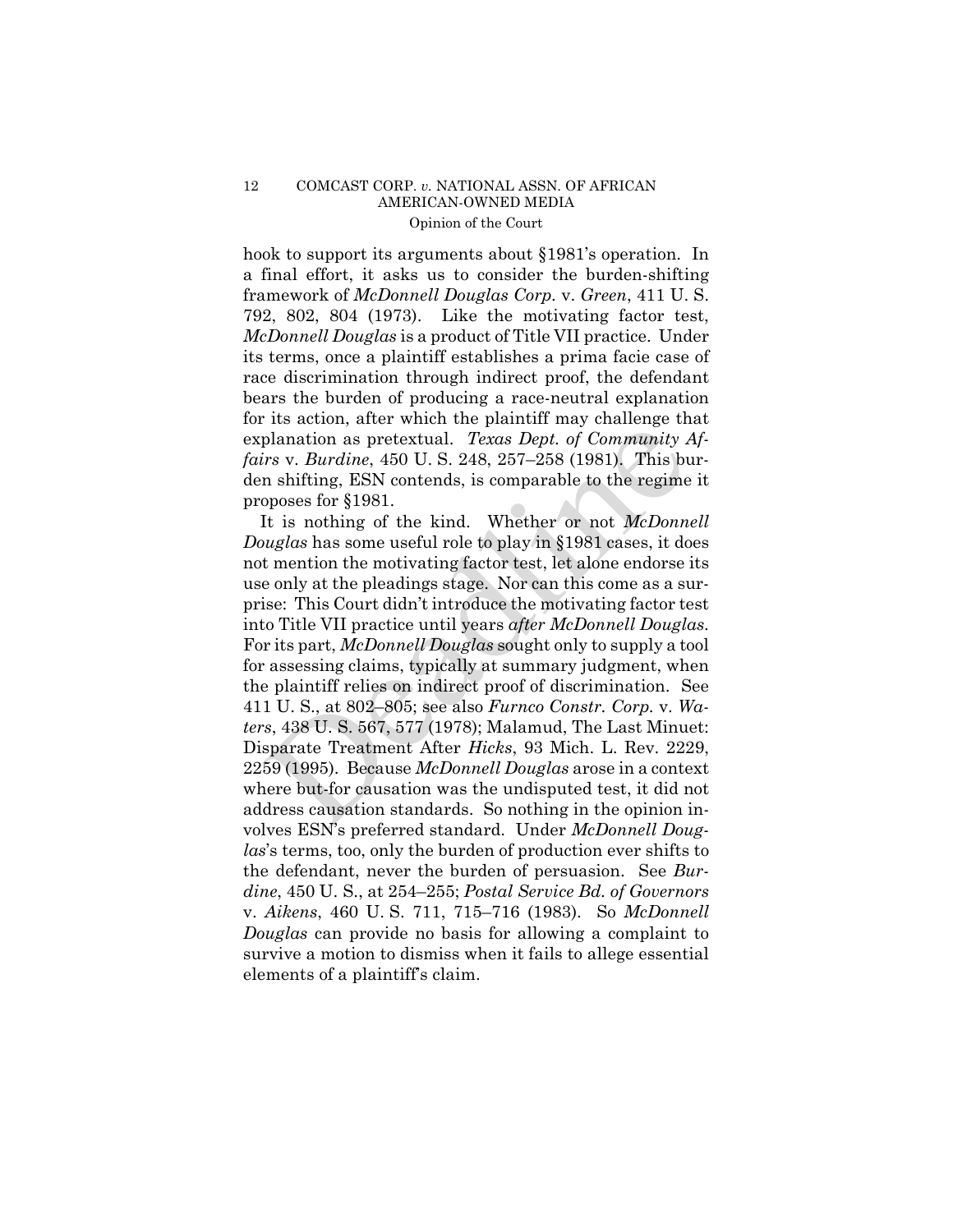### III

 for causation standard. *Iqbal*, 556 U. S., at 678–679. The All the traditional tools of statutory interpretation persuade us that §1981 follows the usual rules, not any exception. To prevail, a plaintiff must initially plead and ultimately prove that, but for race, it would not have suffered the loss of a legally protected right. We do not, however, pass on whether ESN's operative amended complaint "contain[s] sufficient factual matter, accepted as true, to 'state a claim to relief that is plausible on its face" under the but-Ninth Circuit has yet to consider that question because it assessed ESN's pleadings under a different and mistaken test. To allow that court the chance to determine the sufficiency of ESN's pleadings under the correct legal rule in the first instance, we vacate the judgment of the court of appeals and remand the case for further proceedings consistent with this opinion. Trainin to reflect that is plausible on its rate under the but<br>
c causation standard. Igolal, 556 U.S., at 678-679. T<br>
rath Circuit has yet to consider that question because<br>
sessed ESN's pleadings under a different and mi

*It is so ordered.*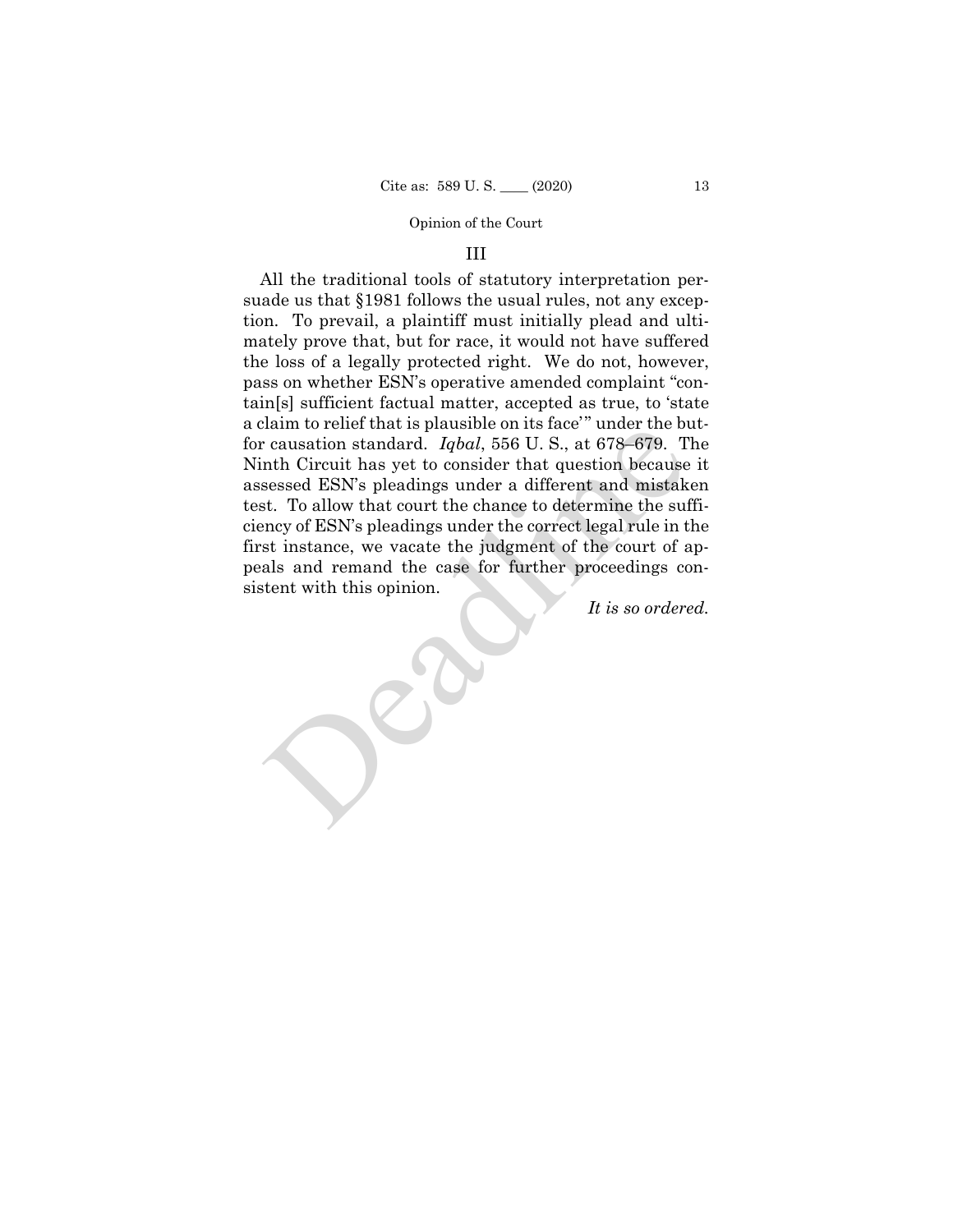Opinion of GINSBURG, J.

### $\frac{1}{2}$  ,  $\frac{1}{2}$  ,  $\frac{1}{2}$  ,  $\frac{1}{2}$  ,  $\frac{1}{2}$  ,  $\frac{1}{2}$  ,  $\frac{1}{2}$ **SUPREME COURT OF THE UNITED STATES**

#### $\frac{1}{2}$  ,  $\frac{1}{2}$  ,  $\frac{1}{2}$  ,  $\frac{1}{2}$  ,  $\frac{1}{2}$  ,  $\frac{1}{2}$ No. 18–1171

# COMCAST CORPORATION, PETITIONER *v.*  NATIONAL ASSOCIATION OF AFRICAN AMERICAN-OWNED MEDIA, ET AL.

## ON WRIT OF CERTIORARI TO THE UNITED STATES COURT OF APPEALS FOR THE NINTH CIRCUIT

#### [March 23, 2020]

 JUSTICE GINSBURG, concurring in part and concurring in the judgment.

I join the Court's opinion requiring a plaintiff who sues under 42 U. S. C. §1981 to plead and prove race was a butfor cause of her injury.\* In support of that holding, Comcast advances a narrow view of §1981's scope. Section 1981's guarantee of "the same right . . . to make . . . contracts," Comcast urges, covers only the final decision whether to enter a contract, not earlier stages of the contract-formation process. APPEALS FOR THE NINTH CIRCUIT<br>
[March 23, 2020]<br>
JUSTICE GINSBURG, concurring in part and concurring<br>
i pidgment.<br>
I join the Court's opinion requiring a plaintiff who suder 42 U.S.C. §1981 to plead and prove race was a b

The Court devotes a page and a half to this important issue but declines to resolve it, as it does not bear on the choice of causation standards before us. *Ante*, at 10–11. I write separately to resist Comcast's attempt to cabin a

——————

 \*I have previously explained that a strict but-for causation standard is ill suited to discrimination cases and inconsistent with tort principles. *University of Tex. Southwestern Medical Center* v. *Nassar*, 570 U. S. 338, 383–385 (2013) (dissenting opinion). I recognize, however, that our precedent now establishes this form of causation as a "default rul[e]" in the present context. *Id.*, at 347 (majority opinion). See *ante*, at 3. Respondent Entertainment Studios accepts that §1981 does not displace that rule, arguing only that a plaintiff's burden is lower at the pleading stage than it would be at summary judgment or at trial. See Tr. of Oral Arg. 36–37.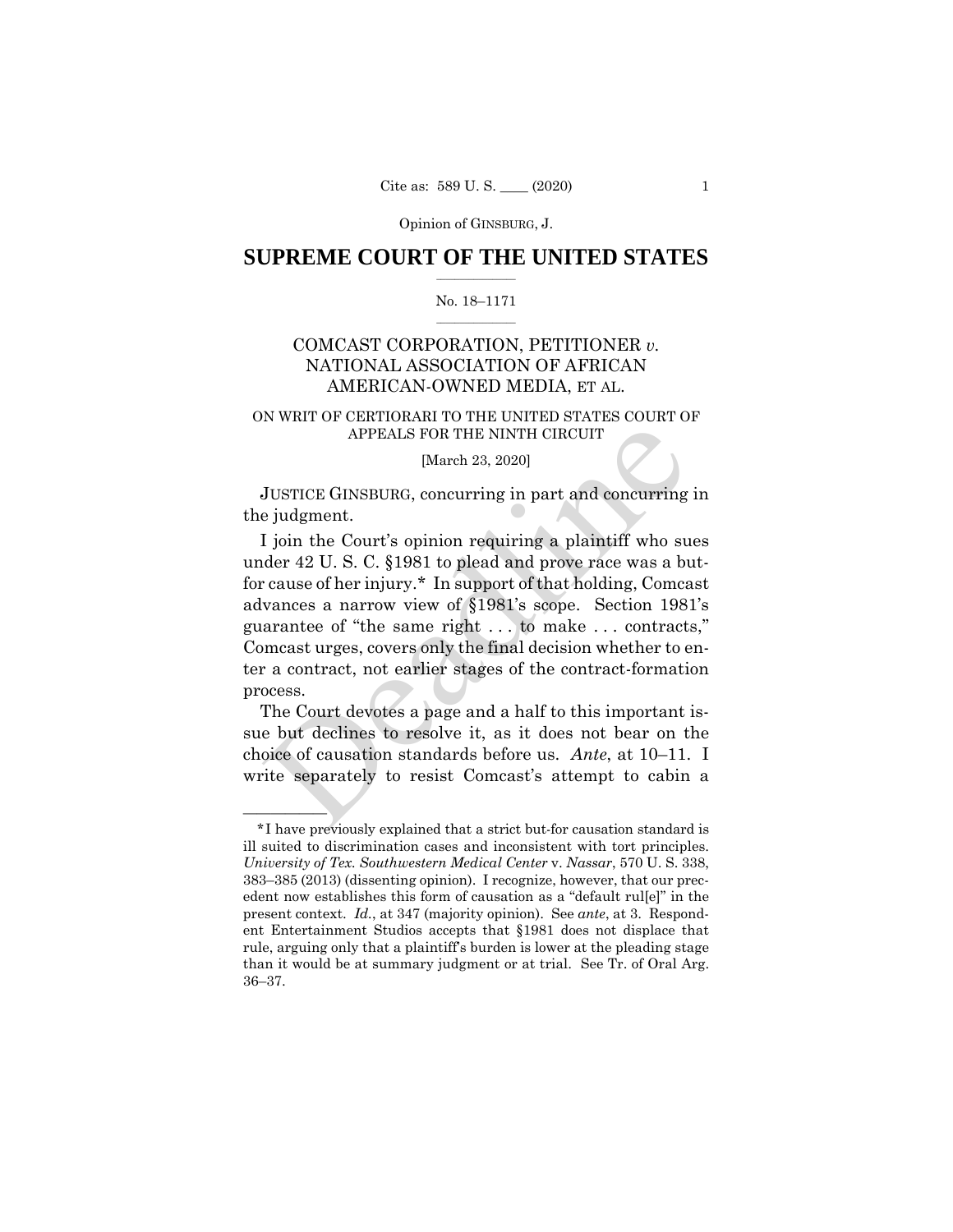### 2 COMCAST CORP. *v.* NATIONAL ASSN. OF AFRICAN AMERICAN-OWNED MEDIA Opinion of GINSBURG, J.

"sweeping" law designed to "break down *all* discrimination between black men and white men" regarding "basic civil rights." *Jones* v. *Alfred H. Mayer Co.*, 392 U. S. 409, 432– 433 (1968) (internal quotation marks omitted; emphasis in original).

Under Comcast's view, §1981 countenances racial discrimination so long as it occurs in advance of the final contract-formation decision. Thus, a lender would not violate §1981 by requiring prospective borrowers to provide one reference letter if they are white and five if they are black. Nor would an employer violate §1981 by reimbursing expenses for white interviewees but requiring black applicants to pay their own way. The employer could even "refus[e] to consider applications" from black applicants at all. Brief for United States as *Amicus Curiae* 21.

That view cannot be squared with the statute. An equal "right ... to make ... contracts,"  $\S 1981(a)$ , is an empty promise without equal opportunities to present or receive offers and negotiate over terms. A plaintiff hindered from enjoying those opportunities may be unable effectively to form a contract, and a defendant able to impair those opportunities can avoid contracting without refusing a contract outright. It is implausible that a law "intended to . . . secure . . . practical freedom," *Jones*, 392 U. S., at 431 (quoting Cong. Globe, 39th Cong., 1st Sess., 474 (1866)), would condone discriminatory barriers to contract formation. be efference letter if they are white and five if they are efference letter if they are white and five if they are white and five if they are white and five if they are white interviewes but requiring black applications o

Far from confining §1981's guarantee to discrete moments, the language of the statute covers the entirety of the contracting process. The statute defines "make and enforce contracts" to "includ[e] the making, performance, modification, and termination of contracts, and the enjoyment of all benefits, privileges, terms, and conditions of the contractual relationship." §1981(b). That encompassing definition ensures that §1981 "applies to all phases and incidents of the contractual relationship." *Rivers* v. *Roadway Express, Inc.*, 511 U. S. 298, 302 (1994). See also H. R. Rep. No. 102–40,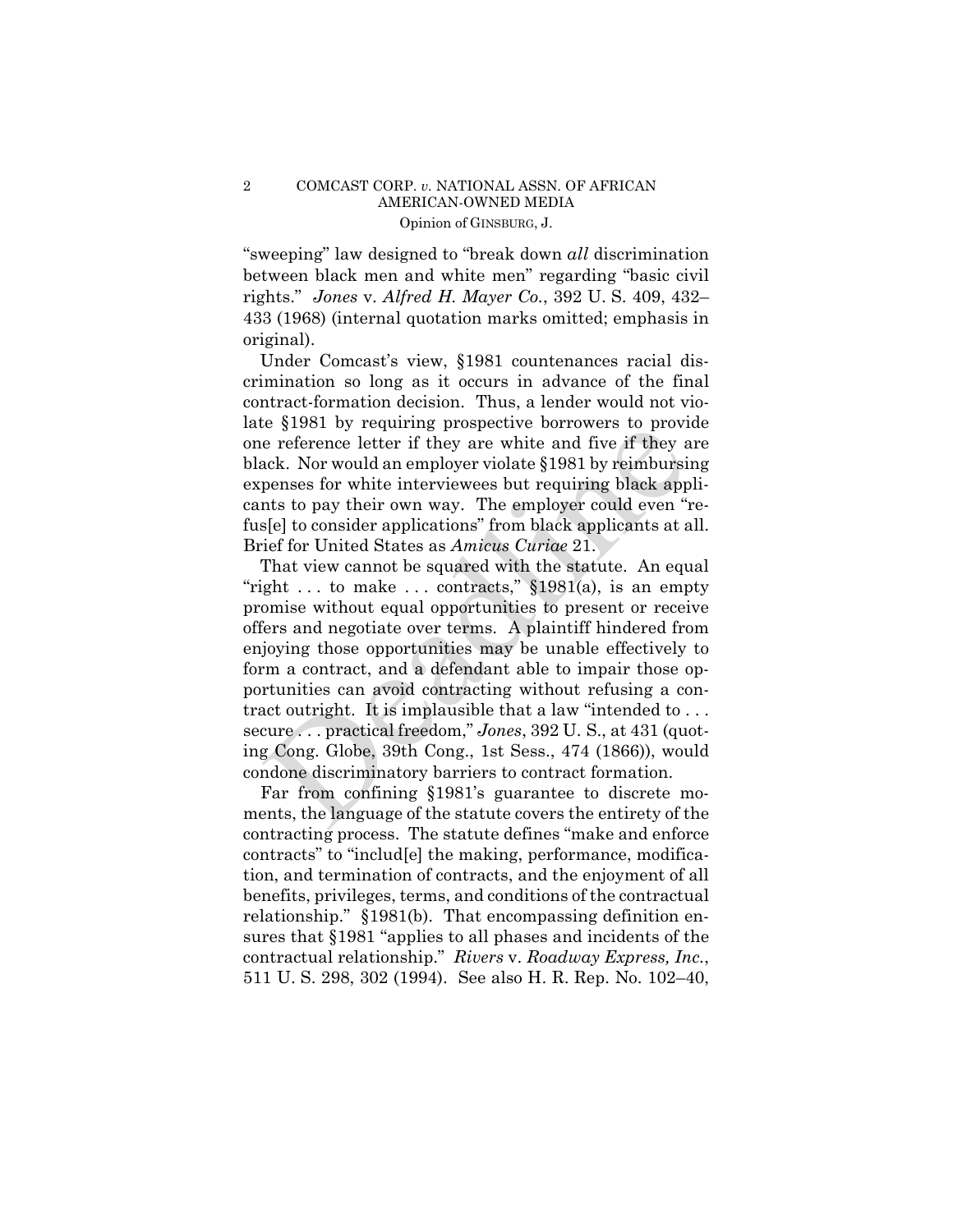#### Opinion of GINSBURG, J.

pt. 2, p. 37 (1991) ("The Committee intends this provision to bar all racial discrimination in contracts. This list is intended to be illustrative and not exhaustive."). In line with the rest of the definition, the word "making" is most sensibly read to capture the entire *process* by which the contract is formed. American Heritage Dictionary 1086 (3d ed. 1992) ("The process of coming into being"); 9 Oxford English Dictionary 250 (2d ed. 1989) ("the process of being made").

Comcast's freeze-frame approach to §1981 invites the Court to repeat an error it has committed before. In 1989, the Court "rea[d] §1981 not as a general proscription of racial discrimination in all aspects of contract relations, but as limited to" certain narrow "enumerated rights." *Patterson* v. *McLean Credit Union*, 491 U. S. 164, 181. According to *Patterson*, the right to "make" a contract "extend[ed] only to the formation of a contract," and the right to "enforce" it encompassed only "access to legal process." *Id.*, at 176–178. The Court thus declined to apply §1981 to "postformation conduct," concluding that an employee had no recourse to §1981 for racial harassment occurring after the employment contract's formation. *Id.*, at 178–179. wurt to repeat an error it has committed before. In 198<br>e Court "rea[d] §1981 not as a general proscription of id discrimination in all aspects of contract relations, b<br>limited to" certain narrow "enumerated rights." *Pat* 

Congress promptly repudiated that interpretation. In 1991, "with the design to supersede *Patterson*," Congress enacted the expansive definition of "make and enforce contracts" now contained in §1981(b). *CBOCS West, Inc.* v. *Humphries*, 553 U. S. 442, 450 (2008). Postformation racial harassment violates §1981, the amendment clarifies, because the right to "make and enforce" a contract includes the manner in which the contract is carried out. So too the manner in which the contract is made.

The complaint before us contains allegations of racial harassment during contract formation. In their negotiations, Entertainment Studios alleges, Comcast required of Entertainment Studios a series of tasks that served no purpose and on which Entertainment Studios "waste[d] hundreds of thousands of dollars." App. to Pet. for Cert. 49a–